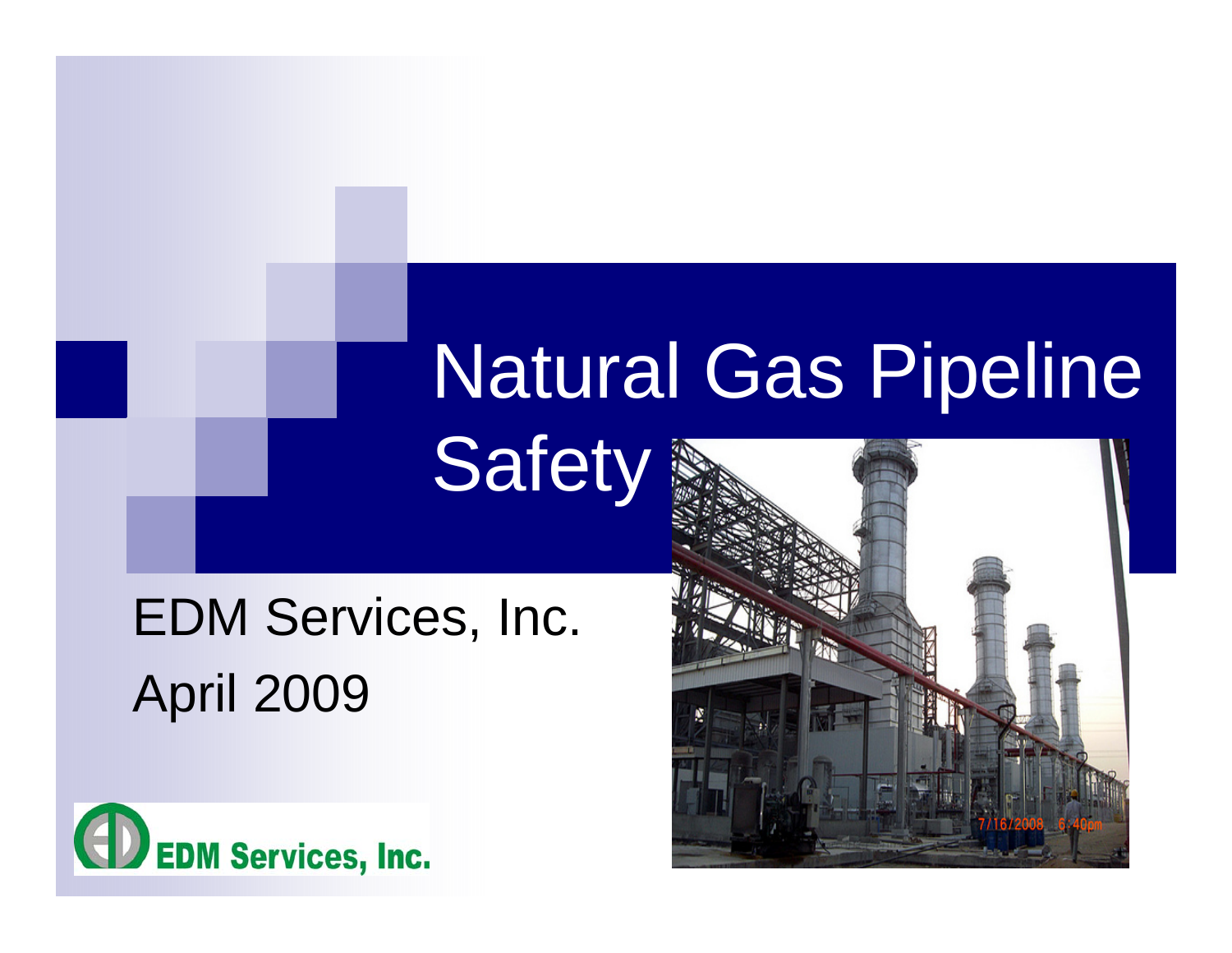## Important Signs of a Gas Leak



- L The distinctive odor of natural gas
- r. A damaged connection to a gas appliance
- r. A hissing, whistling or roaring sound near a gas appliance or a pipeline.
- Dead or dying vegetation over or near pipeline areas
- A fire or explosion near a pipeline
- Dirt or water being thrown in the air
- Exposed pipeline after an earthquake, fire, flood or other disaster





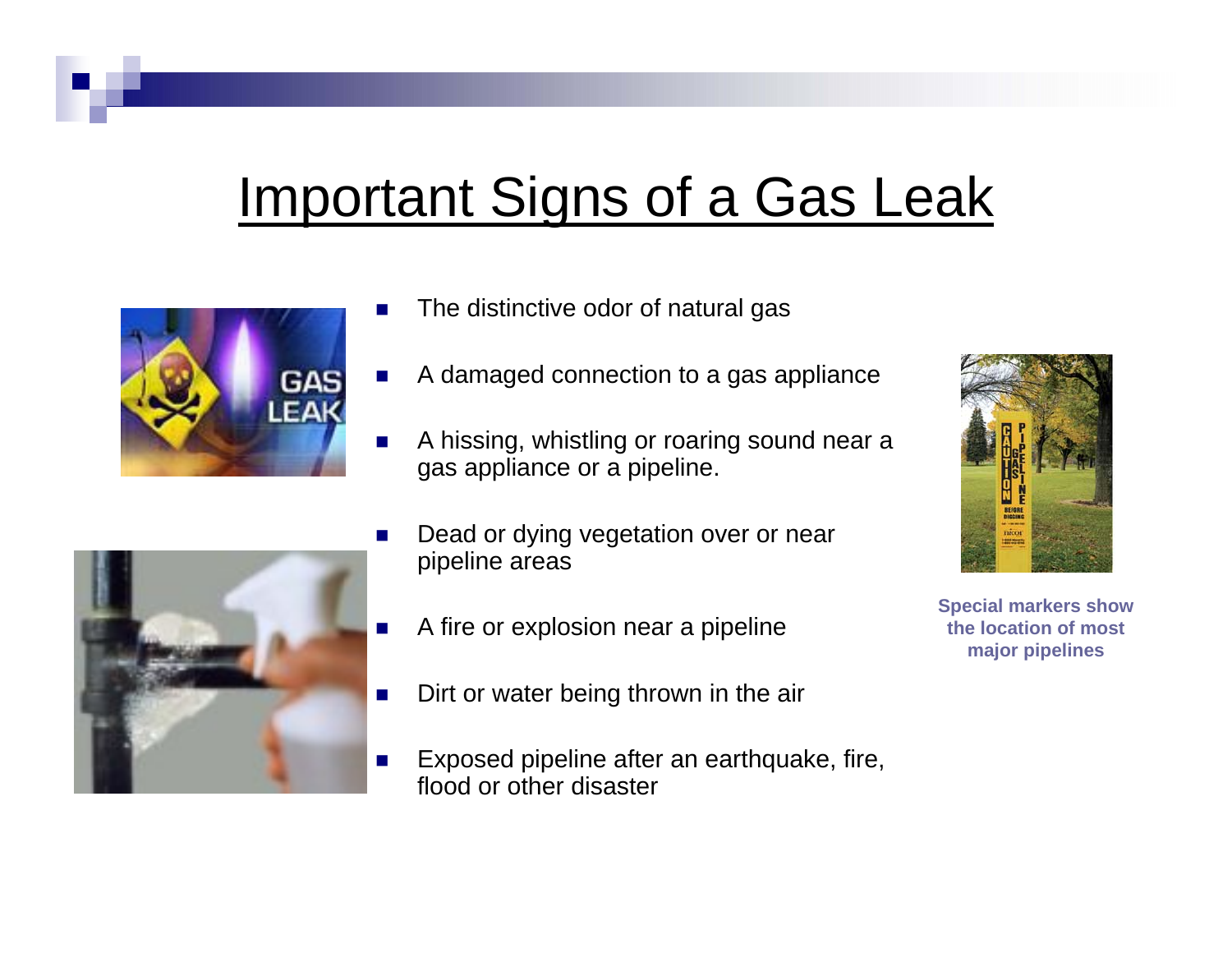### What to do if you spot a leak?

- T. Remain calm
- $\overline{\phantom{a}}$ Don't light a match, candle or cigarette
- $\mathcal{L}_{\mathcal{A}}$ Don't turn electrical appliances or lights on or off
- T. Alert others and leave the area immediately



- P. Leave open any doors you pass through to help ventilate the area, but don't take time to open windows
- $\mathcal{L}_{\mathcal{A}}$ From a safe location, call The Gas Company, 24 hours a day, seven days a week, or call 911
- P. Remain away from the area until the gas company declares the area safe



**It's important to know exactly where your gas meter is located and how to shut it off in case of emergencies. All you need is a 12" adjustable wrench!**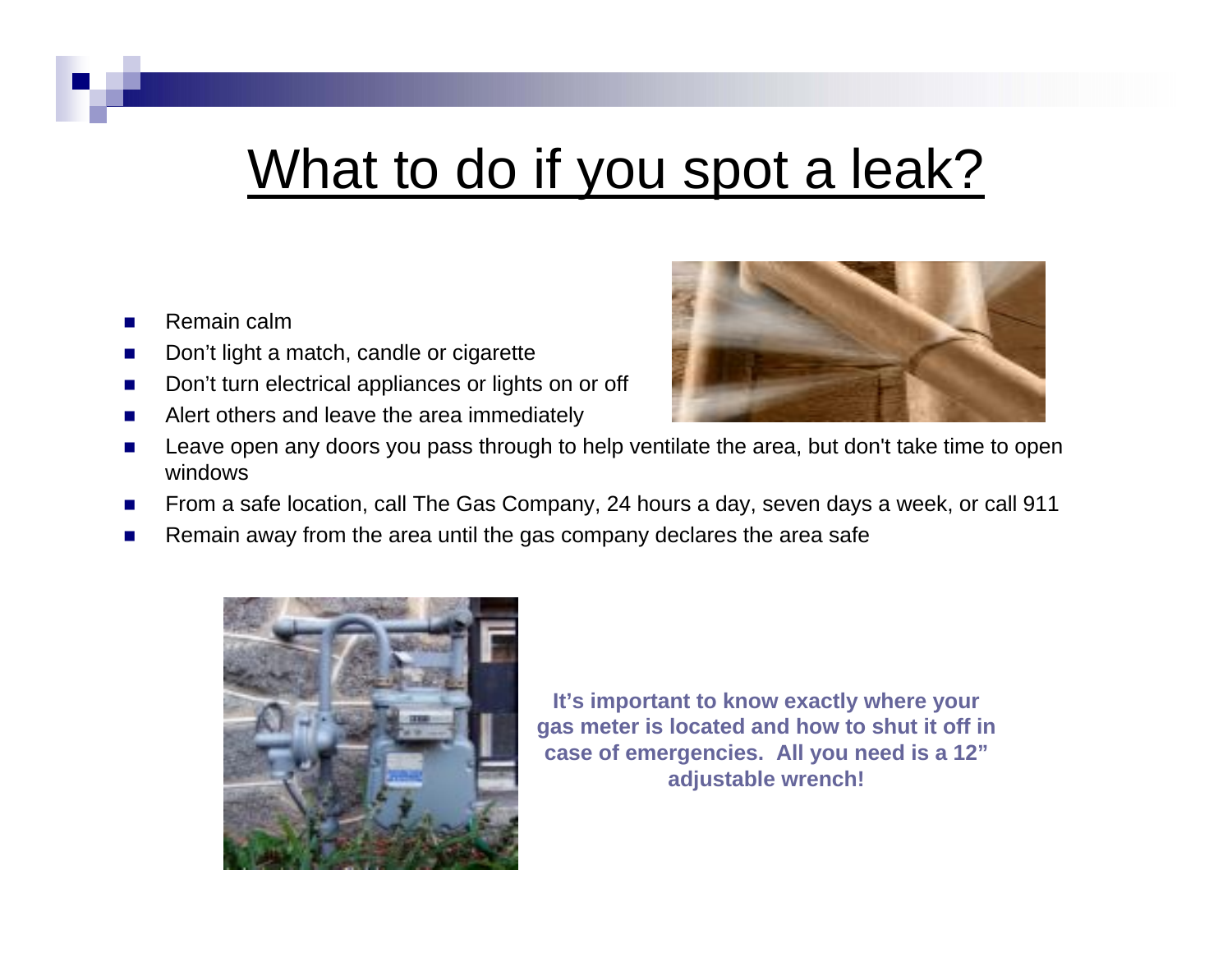#### Call Before You Dig

- Ŀ, *It's a California State Law to call DigAlert*
- P. *Call 811 before you dig. It's free.*
- Pipelines may be located anywhere—under streets, sidewalks or even your own yard. That is why it is important to know where they are before digging for any reason



- Call Underground Service Alert (USA) at 811 (http://www.digalert.com) at least two workdays before you start. This can help avoid costly damage or injury. USA will coordinate with Southern California Gas Company and other utilities to mark the location of buried utility-owned gas pipelines and other utility-owned lines—free of charge
- P. Once all lines are marked, carefully use only hand tools to dig within 24 inches of marked gas lines.
- $\mathcal{L}_{\mathcal{A}}$  NO DAMAGE IS TOO SMALL TO REPORT. Even a slight gouge, scrape or dent to a pipeline or coating may cause a dangerous break or leak in the future.
- If you cause what seems to be ONLY minor damage to apipeline, OR ANY COMPONENT ATTACHED TO THE PIPELINE, you should STILL notify us immediately by calling **1-800-427-2200**